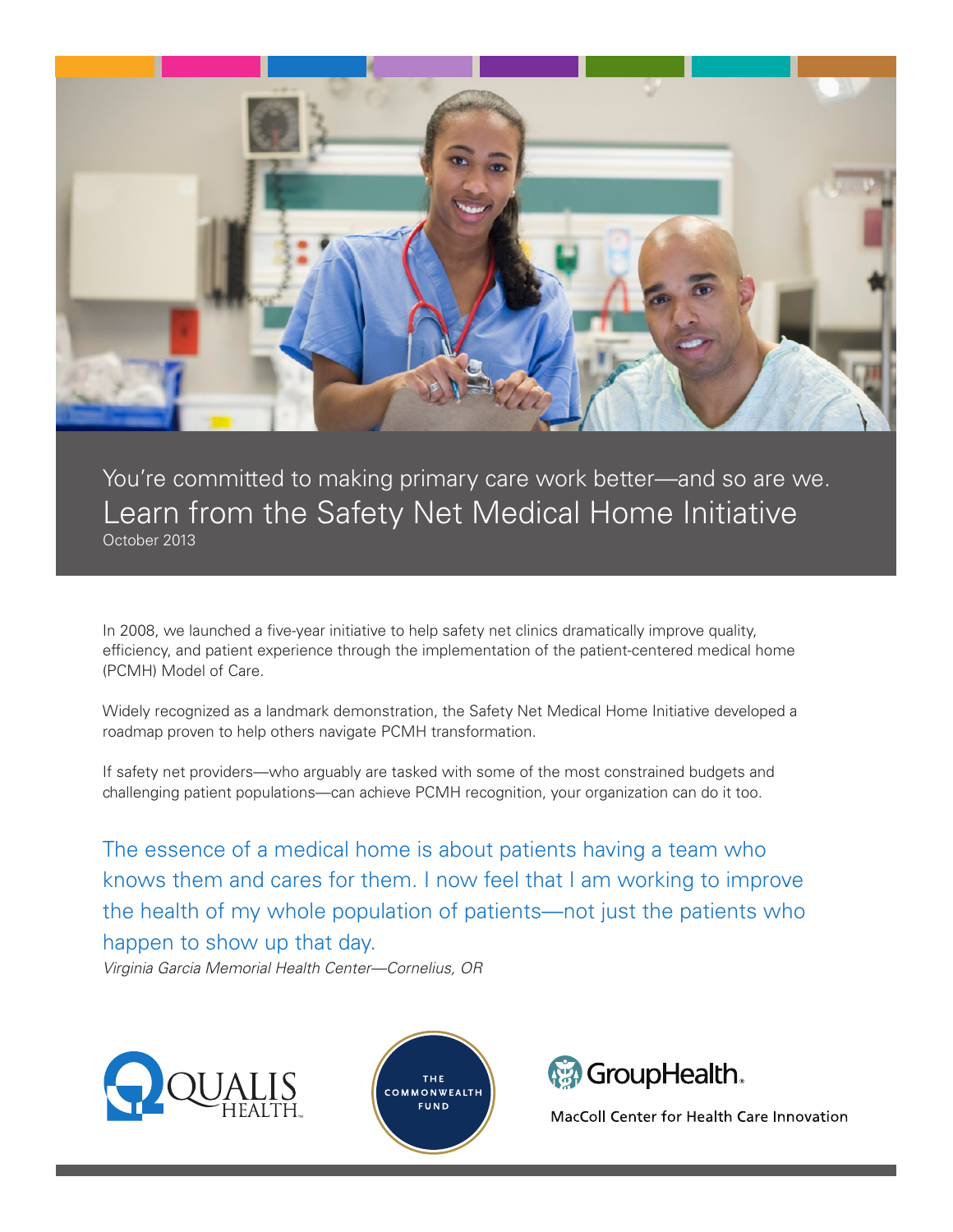Work has become much more efficient and I am no longer charting at 8:00 pm in the evening. I would never want to go back to the old way. *Terry Reilly Health Services—Homedale, ID*

### **Results**

By the end of the project, the majority of participants had made substantial progress.

- All 65 participating safety net clinics (located in Colorado, Idaho, Massachusetts, Oregon, and Pennsylvania) demonstrated some level of implementation for each of the key PCMH criteria.
- More than 80% of participating clinics earned PCMH recognition—in many cases qualifying them for enhanced payments from various payors.

Process changes ranged from simple (but impactful) adjustments to complete overhauls of existing workflows, team responsibilities, and the dynamic between patient and provider. For example:

- Clinics created care teams—typically a physician, one or two MAs, and perhaps an RN or care coordinator—who always work together and prepare for their day with a brief morning huddle.
- Improved patient access. Some clinics streamlined their call management system to direct patients to specific care teams and developed processes to ensure the patient's concern was answered directly or via a return call within 24 hours.
- Many implemented open access scheduling, which in turn reduced no-show rates (in some cases by more than 50%) and greatly improved patients' ability to secure office visits within two days.
- One clinic created a Clinical Care Manager position to follow patients at risk for complications or readmission after a hospital visit. Over the course of two years, the percent of patients who received a telephonic or face-to-face appointment within two days of discharge rose from 7% to 44%.
- Others used health IT to create team-specific reports that stratify patients based on key clinical indicators and diagnoses—identifying the high-risk patients who would benefit most from care management.
- Some clinics either hired or better coordinated with in-house specialty care providers—behavioral health providers, nutritionists, etc.—to improve integration and provide whole-person care.
- Practices adopted registries to track patients with specific conditions and those in need of preventive services. Care teams used registries for proactive outreach and to help make sure every patient had his or her needs met.

The impact of transformation on the providers has been astounding…. This is what medical care should be like—taking care of a patient's health and wellness and addressing their needs. *Outside In—Portland, OR*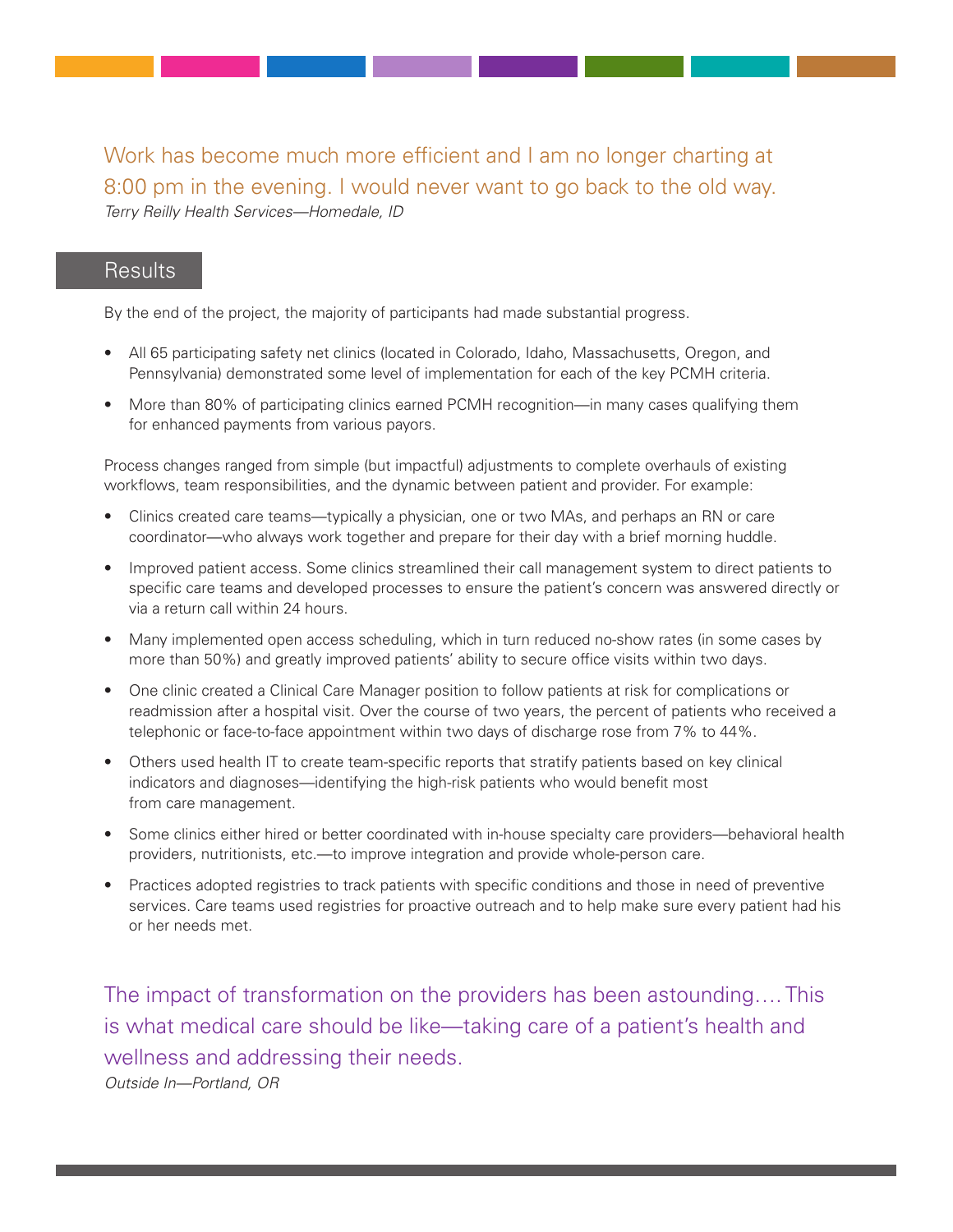## Free Resources

We developed a comprehensive set of resources and tools to help primary care practices understand and implement the PCMH model. Archived online, this legacy of the Safety Net Medical Home Initiative can help you achieve PCMH transformation.

The full library of practical tools is available, free of charge, at www.safetynetmedicalhome.org/resources

- Introduce frontline staff, board members, community partners, and others to the PCMH model via the Executive Summaries.
- Get practical tools and strategies for undertaking each of the sequential Change Concepts from the Implementation Guides.
- Monitor progress using the PCMH-A (Version 3.1), an interactive, self-scoring practice assessment.
- Access a wide variety of other downloadable tools and resources.

Ready to help others succeed? Our PCMH coaching curriculum is accessible at www.coachmedicalhome.org





Our implementation was both faster and more effective because of the point-by-point delineation of the Key Changes and Medical Home Concepts. Without this assistance, we would have spent much time defining these and attempting to depict how they should look in our primary care setting. *North Side Christian Family Health Center—Pittsburgh, PA*